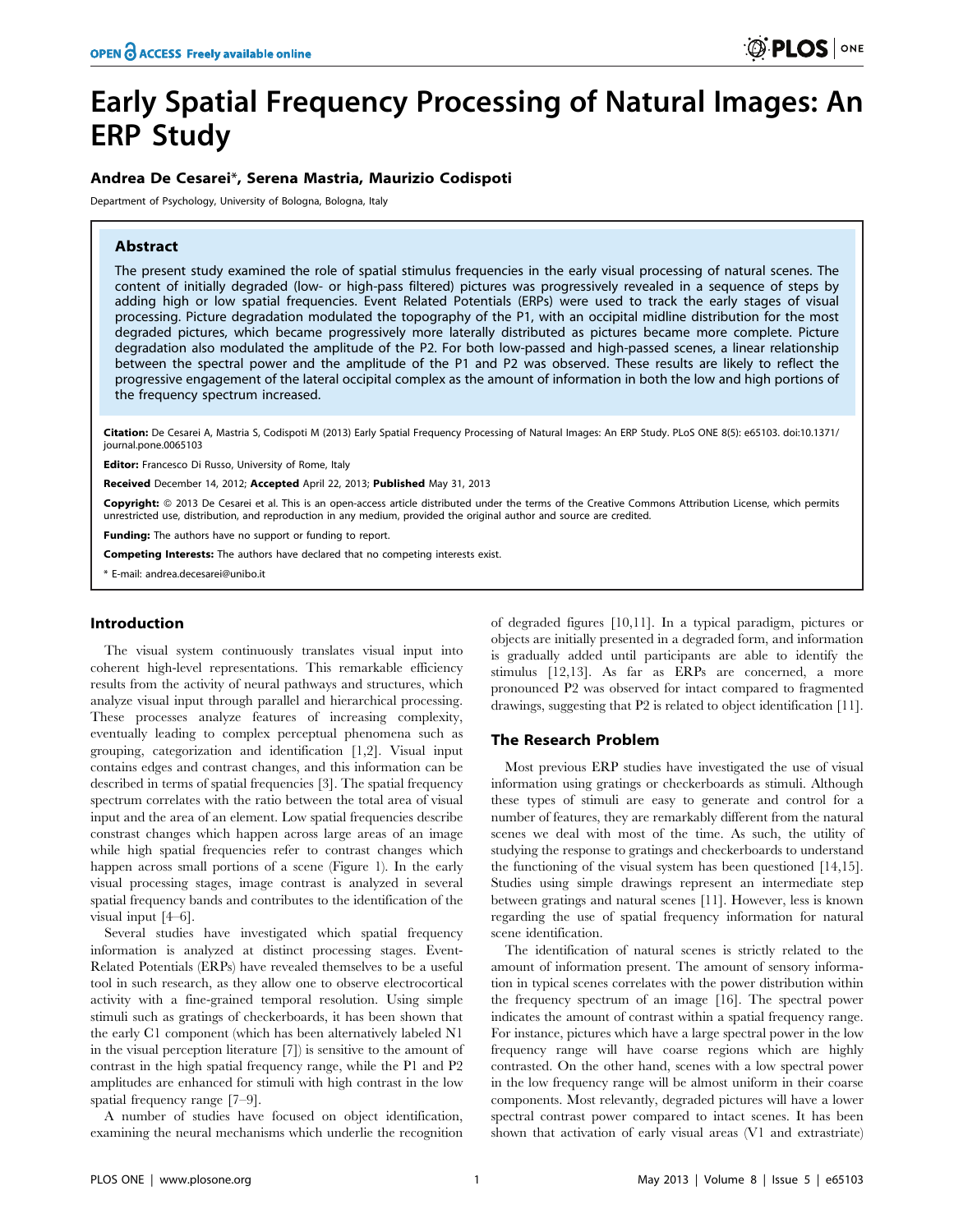

Figure 1. Outline of the experimental procedure and of the stimulus identification performance. A. Experimental procedure. In each trial, an initial low-pass or high-passed version of a natural scene was presented. In the following steps, the severity of the spatial filtering was loosened to include a wider range of frequencies, until most of the original image was presented at step 16. B. Identification performance in the low-pass (left) and high-pass (right) condition. As high spatial frequencies were added in the low-pass condition (left), or low spatial frequencies were added in the high-pass condition (right), identification rate increased. doi:10.1371/journal.pone.0065103.g001

depend on the perceived image contrast [17], and it is possible that the increase in amplitude of the occipital P2 that was observed in previous studies depends on the increasing image contrast and spectral power.

The present study examined the use of spatial frequency information in the identification of natural scenes, as indexed by early ERPs. A filtering approach was used to disentangle the role of low and high spatial frequencies. Natural scenes were presented either in their low or high spatial frequency components. Within each type of filter, the amount of spatial frequencies was varied in a number of steps, and pictures varied from extremely degraded to

intact. Spectral power was computed at each degradation step. This design allowed us to observe the modulation of early ERPs, as information was added and identification proceeded, based on the high or low spatial frequency information.

A general prediction, which can be expected for all ERP components, is that if a component is exclusively linked to either high-or low- pass information, then it will only be observed when that type of information is presented. Alternatively, if any type of spatial frequency information (i.e., either low or high) contributes to the processing stages reflected in an ERP component, then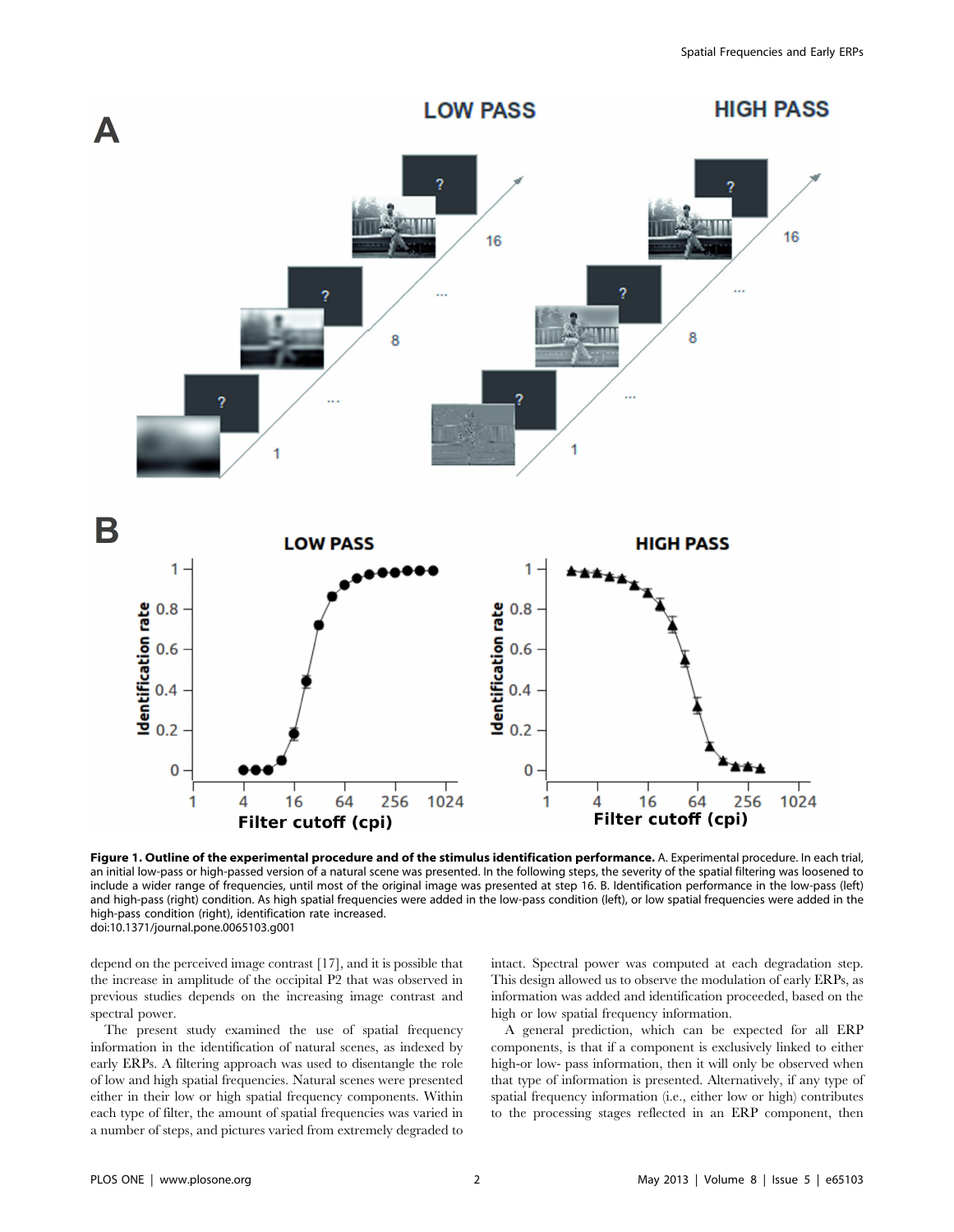similar ERPs should be observed for stimuli composed of low and high spatial frequencies.

Moreover, the relationship between spectral power of the scene and electrocortical activity was quantified. If the activation of a visual area is related to the spectral power of an image, then a similar activity should be observed when pictures of similar spectral power are compared, regardless of the type of spatial frequency (low or high) displayed.

## Materials and Methods

#### Ethics Statement

The study was approved by the Ethical Committee of the Department of Psychology at the University of Bologna, and a written informed consent was obtained from all participants.

#### **Participants**

A total of 35 participants (18 females, age  $M = 25.26$ ,  $SD = 4.79$ ) took part in the study. Vision was normal or corrected to normal. Participants had no previous experience with the materials used in this experiment. In a previous study, data from the present dataset were analyzed in a later time interval to investigate the role of spatial frequencies and identification on a well-established ERP component of emotional modulation, namely the Late Positive Potential (LPP) [18].

## Stimuli and Equipment

A total of 60 grayscale images were selected for the testing phase, portraying people in neutral, pleasant or unpleasant contexts. Five additional pictures were used for a training phase. In a preliminary analysis, the same pattern of results was observed for the neutral category and for the whole picture set. To improve the generalizability of the present results and to increase the statistical power, results from the whole picture set are reported. The pictures were balanced for contrast and brightness (0.6 and 0.1 on a 0–1 linear scale) and subtended a visual angle of 15  $(horizontal) \times 11$  (vertical) degrees, measured from edge to edge of the image. The pictures were presented on a 21" CRT monitor which was 1.5 m away from the observer.

## Filter Parameters

From each original picture, 32 different versions were created using an in-house-developed Matlab script, by applying a low- or high-pass spatial frequency filter which varied in the cutoff level. For the low-pass filter, the cutoffs ranged from 4 to 724 cpi (4, 6, 8, 11, 16, 23, 32, 45, 64, 91, 128, 181, 256, 362, 512, 724), while for the high-pass filter they ranged from 362 to 2 cpi (362, 256, 181, 128, 91, 64, 45, 32, 23, 16, 11, 8, 6, 4, 3, 2). These filters were selected based on pilot data, which are not reported here.

The low-pass filter passed all spatial frequencies lower than the 1/3?cutoff, and eliminated all spatial frequencies equal to or higher than the cutoff value, with a parabolic slope [18–20]. The high-pass filter was identical to the low-pass filter, mirror-imaged on the frequency axis, and it passed all spatial frequencies higher than the  $1/3$  cutoff; all spatial frequencies lower than the cutoff value were eliminated with a parabolic slope.

The spectral power of all versions of all images was calculated using a Fourier transform and then circularly averaged. To obtain a single estimate of the spectral power for each picture version, the spectral power was averaged across all spatial frequencies.

#### Procedure

Each trial began with the most degraded (either low- or highpassed) version (see Figure 1). A 500 ms fixation cross at the center of the screen preceded the presentation of a picture, which remained visible for 1 s. After picture offset, participants were asked to respond whether they identified the gist of the image or not, using a response box. In order to specify instructions that did not rely preferentially on local or global details, participants were told that identification was sufficient when the context of a scene (e.g., ''indoor scene with people'') was understood. In contrast, understanding the perceptual layout (''I can see the contrast with the horizon'') or reliance on fine-grained details (''I can see something that looks like a flower...") was insufficient as identification. No instructions relative to response speed were given, and the procedure was halted until the participant responded. After a response was given, and following an additional 1 s delay, the same picture was presented in a less degraded (higher low-pass cutoff or lower high-pass cutoff) version. This procedure was repeated for all 16 versions of a picture. Then, participants were asked whether their first ''yes'' response was correct or not, based on whether the initial gist was confirmed by the following, less degraded picture versions. Then, the identification procedure for the next picture started. Each experimental session started with five practice trials, which were followed by 60 test trials. This identification procedure had already been used in previous research, showing a similar use of spatial frequency information by this and other procedures, such as asking participants to decide whether a verbal descriptor matched the presented picture [19].

For each participant, each picture was presented either in the low or in the high-pass spatial filter condition, but not both, to prevent previous identification of a low-passed picture from influencing identification of the high-passed version, or viceversa. Across participants, all pictures were presented with an equally frequent occurrence in the low and high-pass spatial filter version. The first five pictures served as practice, and were not analyzed.

#### EEG Recording and Processing

EEG was recorded at a sampling rate of 256 Hz from 256 active sites using an ActiveTwo Biosemi system. An additional sensor was placed below the participant's left eye, to allow for detection of blinks and eye movements. The EEG was referenced to an additional reference electrode located near Cz during recording. A hardware 5th order low-pass filter with a  $-3dB$  attenuation factor at 50 Hz was applied online. Off-line analysis was performed using Emegs [21], and included filtering (0.1 Hz high-pass and 40 Hz low-pass), removal of eye movement artifacts [22], artifact detection and sensor interpolation, averaging across trials and conversion to an average reference montage. A baseline correction based on the 100 ms prior to stimulus onset was performed.

ERPs were scored in the scalp regions where amplitude across all subjects and conditions was maximal. For all components, a peak measure of amplitude (most positive or negative peak in the time interval of interest) was used. The C1 was scored at midline occipital sensor sites (14–17, 19–23, 25–29; see Figure S1, left) as the most negative peak in the 50 to 90 ms interval from stimulus onset. The P1 and N1 were scored at lateral occipital sensor sites (8–11, 37–44, 48–49, 144–145, 156–159, 190–193, 201, 219–220, 223–225; see Figure S1, center), as the most positive peak in the 80–120 ms time interval (P1) and as the most negative peak in the 150–190 ms time interval (N1). Additionally, the P1 was also scored at midline occipital sites (12–15, 21–28, 202, 210–211; see Figure S1, center). The P2 was scored at occipitotemporal sensor sites (9–14, 21–28, 37–42, 158–159; see Figure S1, right) as the most positive peak in the 150 to 280 ms interval from stimulus onset. These data were analyzed with an ANOVA with factors Type of Filter (high vs. low pass) and Step (16 levels). In the case of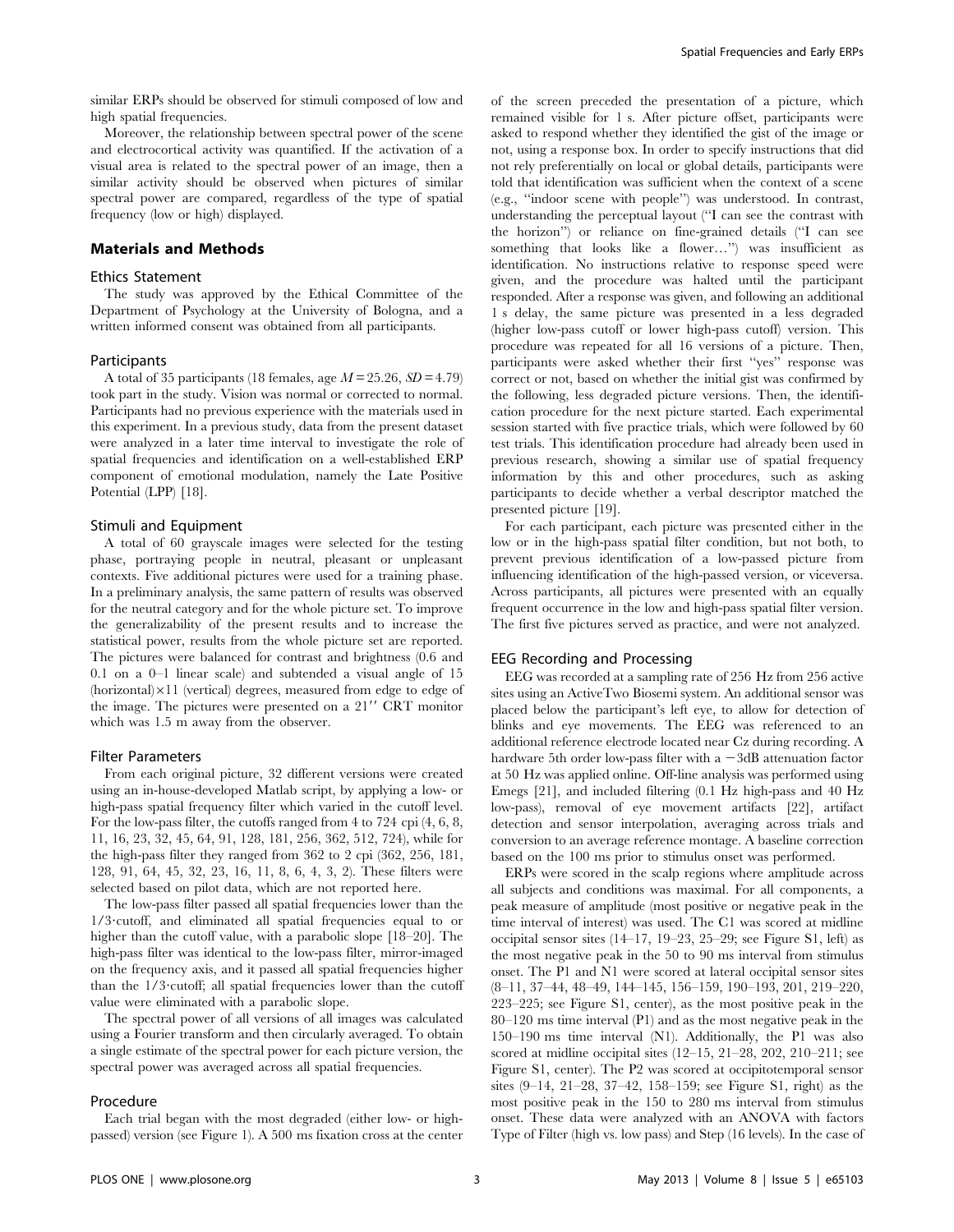the P1, where a topographic question was assessed, an additional factor, Sensor Group (lateral vs. midline), was added to the ANOVA design. Following significant main effects, post-hoc tests were conducted.

In order to assess the effects of spectral power and identification on ERPs, a regression approach was used. First, ERPs were averaged in the 32 conditions defined by the  $Step \times Type$  of Filter design. Then, a stepwise multiple regression analysis was carried out, using ERP amplitude as a dependent variable and spectral power, identification rate and spatial frequency as predictors. Predictors were progressively added to the regression model using a forward selection procedure.

#### Source Analysis

Standardized low-resolution brain electromagnetic tomography (sLORETA) software was used to compute the cortical threedimensional distribution of current density for the grand averaged ERPs [23]. Computations were made in a realistic head model, using the MNI152 template [24], with the three-dimensional solution space restricted to cortical gray matter, as determined by the probabilistic Talairach atlas [25]. Sensors positions were mapped to the MNI template by projecting the electrodes' positions in the MNI152 template based on their spherical coordinates. The intracerebral volume was partitioned into 6239 voxels at a 5 mm spatial resolution. Anatomical labels such as Brodmann areas are also reported using MNI space, with correction to Talairach space [26].

## Results

#### Identification

Picture identification is reported in Figure 1. At the initial steps, no identification was achieved. When low or high spatial frequency information was added, identification rate increased with similar slopes for low- and high-passed pictures. No significant differences in the absolute slope of the best-fitting Weibull psychometric function were observed for low-pass compared to high-pass filtered pictures.

#### $C<sub>1</sub>$

The effects of picture identification on the amplitude of the C1 are visible in Figure 2 (midline sites). The C1 was more negatively pronounced in the high-pass than in the low-pass condition, as seen in the main effect of Filter F(1, 34) = 14.94, p<.001,  $\eta_{\text{p}}^2$  = .31. Additionally, the C1 was more negative at the initial steps than at the later steps of the identification procedure, as indicated by the main effect of Step  $F(15, 510) = 2.2$ ,  $p<.05$ ,  $\eta_{\text{p}}^2 = .06$ , linear contrast F(1, 34) = 10.32, p < 01,  $\eta_{\text{p}}^2 = .23$ . The interaction between Filter and Step approached standard significance, F(15, 510) = 1.68, p = .08,  $\eta_{\text{p}}^2$  = .05. In the high pass condition, amplitude of the C1 was most negative at the first steps and decreased at later steps,  $F(15, 510) = 2.41$ , p<.01,  $\eta^2 = .07$ . In the low pass condition, no effects of Step were observed.

## P1

The results for the P1 component are shown in Figure 2. The topography of the P1 changed within the identification procedure. At the first steps, the P1 was more pronounced centrally than laterally, and this pattern was reversed at the final identification steps. This effect was similarly pronounced in the low-pass and in the high-pass condition. This effect was statistically supported by the significant interaction of Group (lateral vs. midline) and Step, F(15, 510) = 49.48, p<.001,  $\eta_{\text{p}}^2$  = .59. At lateral sites the amplitude of the P1 increased with Step  $F(15, 510) = 16.62$ , p<.001,  $\eta^2$ <sub>p</sub> = .33, while at midline sites the opposite effect was observed,  $F(15, 510) = 8.1$ , p<.001,  $\eta^2$ <sub>p</sub> = .19.

The three-way interaction between Sensor Group, Cutoff and Type of Filter was not significant. However, a significant interaction between Sensor Group and Type of Filter indicated that in the high pass condition a less pronounced P1 amplitude was observed at lateral than at midline sites, while no effect of Sensor Group was observed in the low pass condition,  $F(1,$  $34 = 14.22, p<.01, \eta_p^2 = .30.$ 

Finally, a significant interaction was observed between Filter and Step, indicating that the P1 amplitude was more positive for low-pass than for high-passed stimuli in the initial identification steps, and did not differ in the four final steps,  $F(15, 510) = 2.2$ ,  $p<.01$ ,  $\eta^2$ <sub>p</sub> = .06. Overall, a significantly more positive P1 amplitude was observed for low-passed than for high-passed pictures, F(1, 34) = 35.27, p<.001,  $\eta^2$ <sub>p</sub> = .51.

#### N1

Waveforms for the N1 component are reported in Figure 2 (lateral sites). The amplitude of N1 was more negative in the first steps than in the later steps,  $F(15, 510) = 4.94$ , p $\lt$ .01,  $\eta_p^2 = .13$ . A significant interaction between Step and Filter was observed, F(15,  $510$ ) = 3.61, p<.001,  $\eta^2$ <sub>p</sub> = .10, indicating that the effect of Step was more pronounced in the low-pass than in the high-pass condition. Following this significant interaction, we observed that the effect of Step on the amplitude of the N1 was significant in the low-pass condition,  $F(15, 510) = 8.13$ , p<.001,  $\eta_{\text{p}}^2 = .19$ , but only approached standard significance in the high-pass condition, F(15,  $(510) = 2.1$ , p = .076,  $\eta_{\text{p}}^2 = .06$ .

#### P2

The effects of spatial frequencies on P2 amplitude are reported in Figure 3. The amplitude of the P2 was more positively pronounced in the final than in the initial steps,  $F(15, 510) = 22.32$ ,  $p<.001$ ,  $\eta^2$ <sub>p</sub> = .40. A significant interaction between Step and Filter was observed,  $F(15, 510) = 16.3$ , p<.001,  $\eta_p^2 = .32$ , indicating that low-passed pictures elicited a more pronounced P2 compared to that produced for high-pass filters in steps 1 to 13. No significant difference between low-passed and high-passed pictures was observed in the three final steps. Overall, the amplitude of the P2 was more positive for low-passed than for high-passed pictures,  $F(1, 34) = 119.94, p<.001, \eta_{p}^{2} = .78.$ 

## Cortical Sources

Based on the above findings, further analyses were restricted to the P1 and P2 component, as these components showed the strongest effects of Filter Type and Cutoff. The cortical sources for the grand averaged ERPs were estimated using sLORETA. The descriptive results of this analysis are shown in Figure 2 and in Table 1. Briefly, the cortical generators of the midline P1 that was observed in the first steps were localized in the striate cortex (Brodmann areas 17 and 18). The generators of the lateral P1, as well as of the P2, were localized in the middle occipital cortex (Brodmann area 19).

## Regression Analyses

The relationship between ERP amplitude and spectral power, picture identification and spatial frequencies is shown in Figure 4. A linear relationship was observed between the amplitude of the P1 and P2, and the averaged spectral power. Finally, ERP amplitude increased with identification rate, but the exact relationship between identification and ERP amplitude depended on the frequency range of the picture.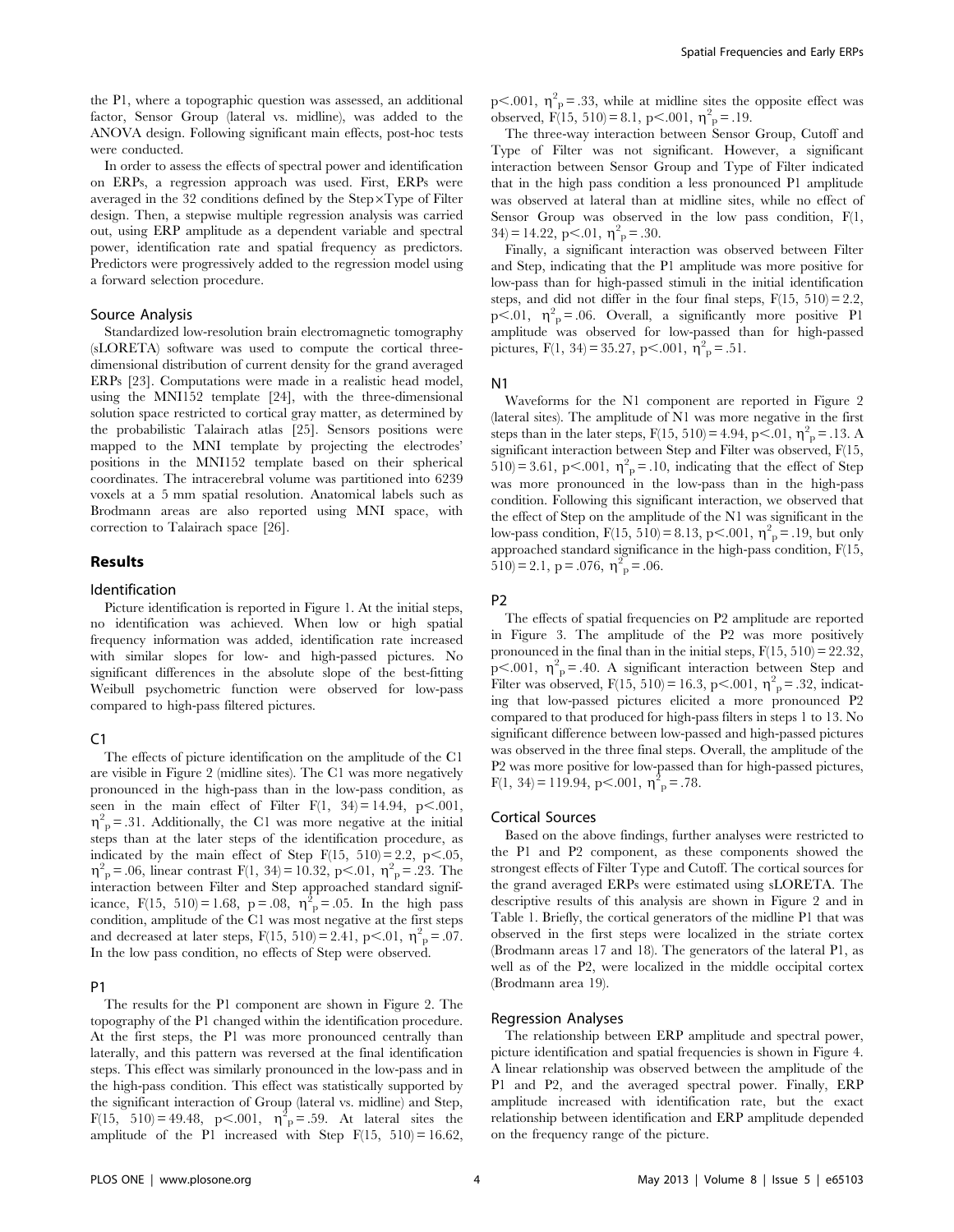

Figure 2. The effects of spatial frequencies on the early ERPs. A, B. For the first and last step of the procedure, waveforms are displayed in the three right-hand side panels. Waveforms represent the average across sensors in central and lateral sensor groups. The insets contain line plots displaying the effects of Step on the amplitude of the P1, at lateral and midline sites. In all plots, positive values are plotted downwards. C. Scalp topography and cortical localization of the P1 in the first and last step. In this representation, the low- and high-pass conditions were averaged together.

doi:10.1371/journal.pone.0065103.g002

To substantiate these findings, and to disentangle the role of spectral power, identification and spatial frequency on the amplitude of the P1 and of the P2, a stepwise multiple regression was conducted. The results of this analysis are reported in Table 2. As far as the P1 is concerned, a model including only spectral power explained 86% of the total variance. Additionally, the inclusion of identification rate and spatial frequencies explained an additional 6% of variance. Regarding the P2, a model including spectral power alone explained 83% of the total variance, and adding identification rate and spatial frequencies did not significantly increase the variance accounted for by the model.

## Discussion

The present study examined the identification of natural scenes based on low or high spatial frequency information. The results pointed out a more pronounced role for spectral power, than for low spatial frequencies and scene identification, in the modulation of the extrastriate activity reflected in the lateral P1 and in the P2.

Previous studies investigating the identification of fragmented objects showed effects of stimulus identification on the P2, with more pronounced amplitude for intact compared to degraded objects [11]. Here this effect was replicated, both for low-pass and high-pass filtered natural scenes. However, the effect was more pronounced for low spatial frequencies, and the regression analysis showed that picture identification had no role in P2 modulation, once spectral power was controlled for. Degraded objects differ from intact objects in that they comprise a smaller contrast across spatial frequencies and, overall, a smaller spectral power [3]. This result is consistent with several studies, which have demonstrated the sensitivity of early ERPs to sensory and perceptual parameters such as contrast and salience [27,28].

It is a well-replicated result that a family of occipital positive ERPs peaking about 200 ms from stimulus onset are modulated by factors such as target status [29–31], attention [32], and motivational relevance [33] which are not closely bound to lowlevel features. Additionally, these components are sensitive to grouping and closure phenomena [7,8,28,34–36], and the P2 has been observed to be modulated by perceptual implicit memory [37]. Taking these findings together, the P2 appears to index an intermediate processing stage that is closely bound to perceptual processes such as segmentation or grouping and higher-level processes such as categorization.

The close link between perceptual segmentation and object categorization is supported by several studies investigating the categorization of degraded objects and the related neural correlates [38,39]. Here, the dominant generators of the P2 were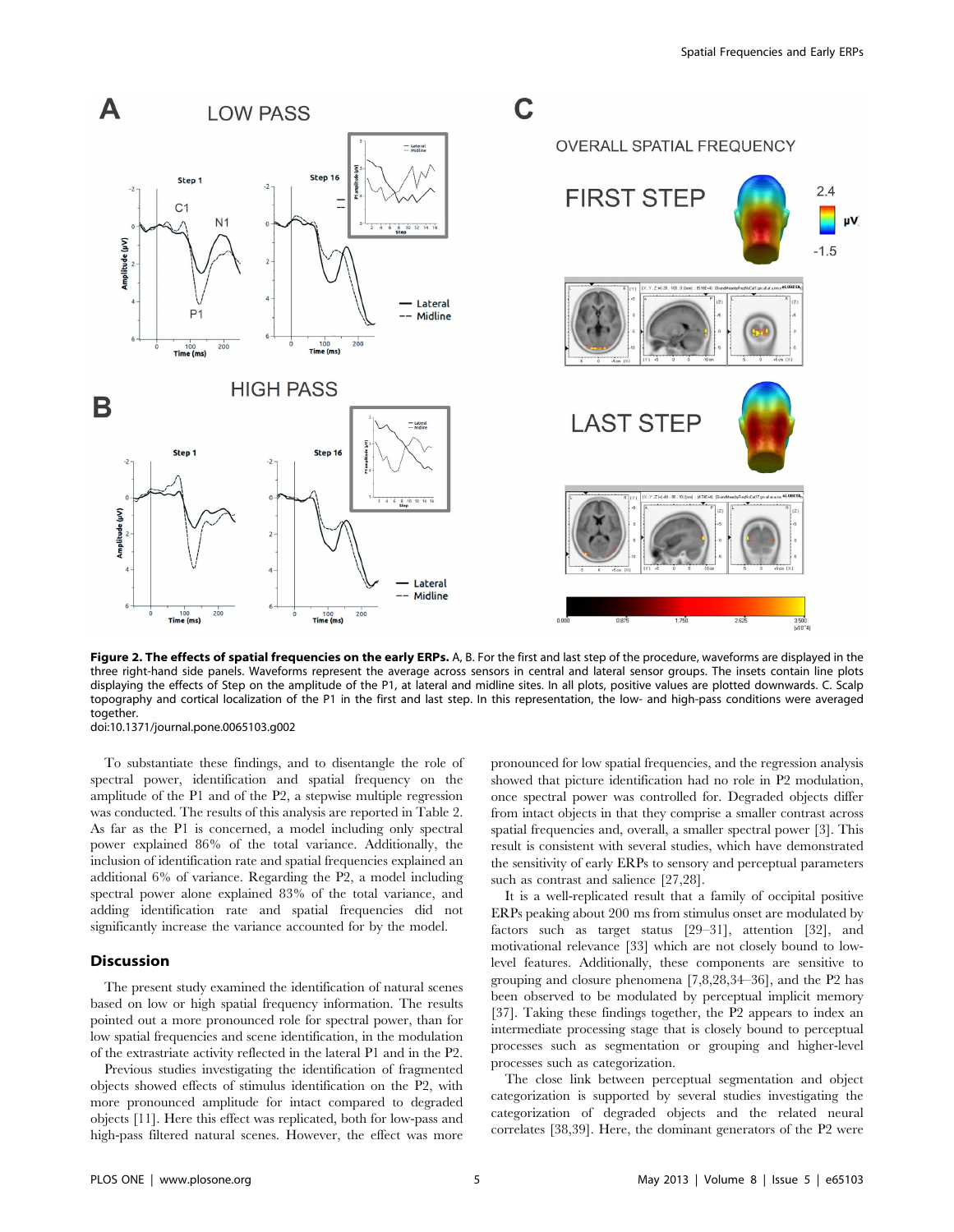

Figure 3. The effects of spatial frequencies on the P2. A. The modulation of the P2 by filter step. The topographies corresponding to the first and last step of the procedure are displayed at the bottom of the line plot, averaged for low- and high-passed pictures. B. Waveforms of the first, intermediate and final step of the procedure, in the low-pass and high-pass condition. Waveforms represent the average across sensors in central and lateral sensor groups. In all plots, positive values are plotted downwards. doi:10.1371/journal.pone.0065103.g003

localized in the lateral occipital extrastriate areas. The lateral occipital complex (LOC) is functionally defined as the brain region in which metabolic activity is enhanced for intact compared to

Table 1. MNI coordinates of the maximum estimated sLORETA activity values corresponding to the P1 and P2 ERP components.

| ERP            |            | <b>Condition Brodmann area</b>                    | x     | Y      | z            |  |
|----------------|------------|---------------------------------------------------|-------|--------|--------------|--|
| P <sub>1</sub> | First Step | Left cuneus, Brodmann area 17                     | $-5$  | $-100$ | $-5$         |  |
|                | First Step | Right cuneus, Brodmann area 17                    | 5     | $-101$ | $-6$         |  |
|                | First Step | Left middle occipital gyrus,<br>Brodmann area 18  | $-19$ | $-101$ | 5            |  |
|                | First Step | Right middle occipital gyrus,<br>Brodmann area 18 | 20    | $-101$ | 5            |  |
|                | Last Step  | Left middle occipital gyrus,<br>Brodmann area 19  | $-40$ | $-90$  | $\mathbf{3}$ |  |
|                | Last Step  | Right middle occipital gyrus,<br>Brodmann area 19 | 36    | $-90$  | 4            |  |
| P <sub>2</sub> | First Step | Left middle occipital gyrus,<br>Brodmann area 19  | $-39$ | $-90$  | 6            |  |
|                | First Step | Right middle occipital gyrus,<br>Brodmann area 19 | 35    | $-90$  | 5            |  |
|                | Last Step  | Left middle occipital gyrus,<br>Brodmann area 19  | $-40$ | $-90$  | 5            |  |
|                | Last Step  | Right middle occipital gyrus,<br>Brodmann area 19 | 40    | $-90$  | 3            |  |

doi:10.1371/journal.pone.0065103.t001

scrambled objects [40,41]. As such, the LOC responds more strongly to coherent figures than to meaningless visual input [38,42]. Similarly, activity in this region is sensitive to categorization [43] and to the relationship between objects [44]. In our study, the amplitude of the P2 was clearly related to the degradation of natural scenes, suggesting a functional similarity between the modulation of this component and the activity of the LOC. Altogether, the present results support the link between the P2 and the activity on the LOC in terms of source localization and of sensitivity to scene degradation.

Two temporally separated stages of processing which were sensitive to scene degradation were observed, corresponding to the P1 and to the P2. Both ERPs were localized in similar regions for intact stimuli, and quite likely reflected separate processing stages, carried out to analyze features of increasing complexity. The lateral P1 and the P2 showed similar functional properties, as they were both modulated by the amount of contrast contained in the visual input. However, these components differed in the topography and with respect to their neural generators. The activity reflected by the P2 was localized in the extrastriate visual areas, regardless of the complexity of the visual input. On the other hand, the P1 reflected striate activation for highly degraded stimuli, and extrastriate activation for more complex scenes.

At the initial identification steps, a clear P1 peak was observed, which was generated by activity in the striate visual cortex. While classic P1 studies report a lateral topography for this component, as well as extrastriate generators [45], the results of a recent study may suggest that the midline peak observed here may be related to striate processing of background noise. Electrocortical responses to backgrounds and foregrounds flickering at different frequencies were examined. Activity in the LOC was only observed for figures,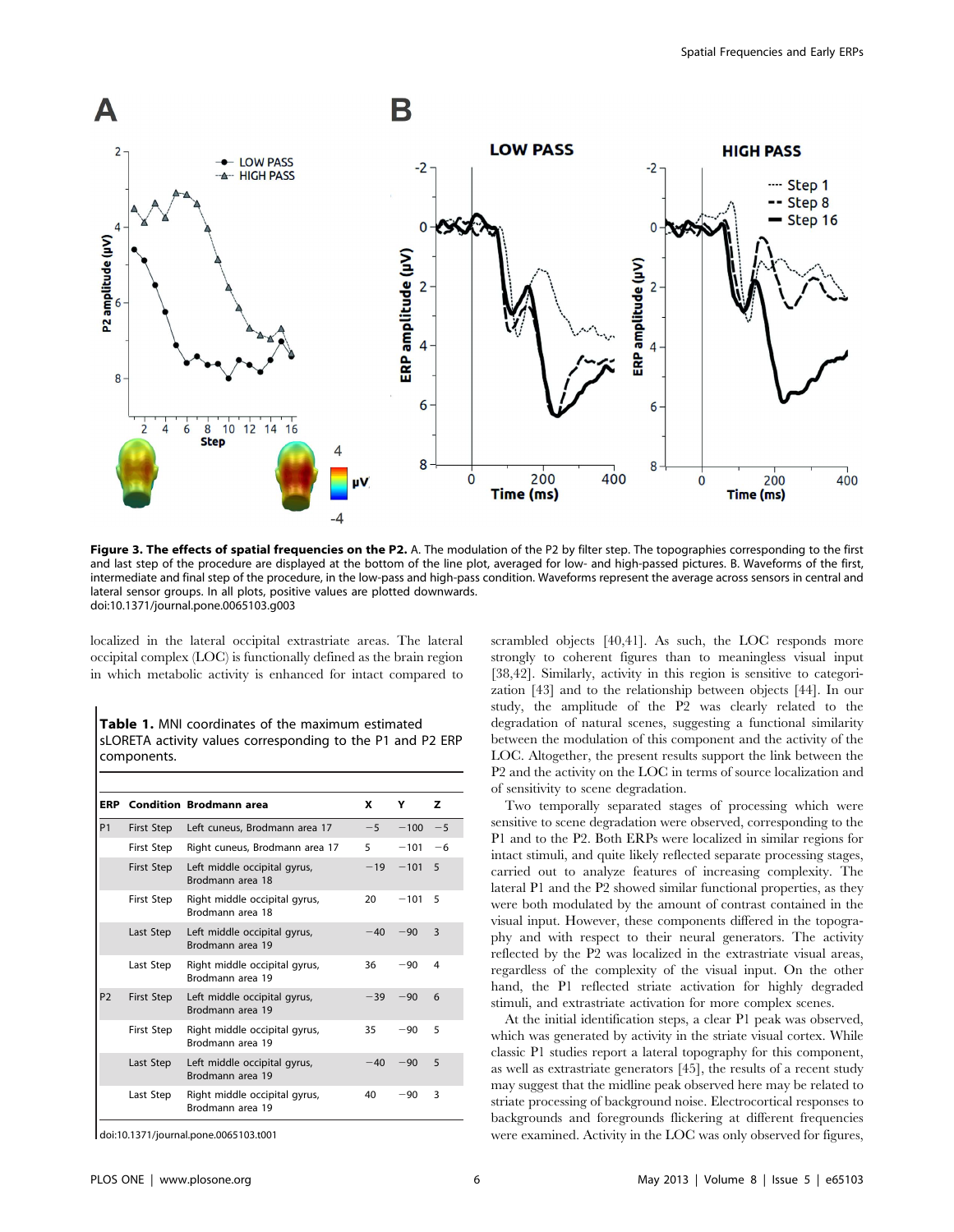

Figure 4. The relationship between spectral power, identification and the amplitude of the P1 (left) and of the P2 (right). In the main panels, the relationship between the spectral power and ERP amplitude is displayed, separately for low- and high-passed pictures. In the insets, the relationship between identification rate and ERP amplitude is represented. doi:10.1371/journal.pone.0065103.g004

| <b>P1</b>             |             |                 |      |           |                 |      |         |                 |      |  |  |  |  |
|-----------------------|-------------|-----------------|------|-----------|-----------------|------|---------|-----------------|------|--|--|--|--|
|                       | Model 1     |                 |      | Model 2   |                 |      | Model 3 |                 |      |  |  |  |  |
| Variable              | В           | SE <sub>B</sub> | β    | В         | SE <sub>B</sub> | β    | В       | SE <sub>B</sub> | β    |  |  |  |  |
| Spectral Power        | .12         | .009            | .925 | .086      | .012            | .663 | .053    | .019            | .412 |  |  |  |  |
| Identification rate   |             |                 |      | .539      | .142            | .341 | .826    | .190            | .522 |  |  |  |  |
| Spatial Frequency     |             |                 |      |           |                 |      | .257    | .121            | .199 |  |  |  |  |
| $\mathsf{R}^2$        | .86         |                 |      | .90       |                 |      | .92     |                 |      |  |  |  |  |
| F for change in $R^2$ | $176.8***$  |                 |      | $14.37**$ |                 |      | $4.5*$  |                 |      |  |  |  |  |
| <b>P2</b>             |             |                 |      |           |                 |      |         |                 |      |  |  |  |  |
|                       | Model 1     |                 |      |           |                 |      |         |                 |      |  |  |  |  |
| Variable              | В           | SE <sub>B</sub> | β    |           |                 |      |         |                 |      |  |  |  |  |
| Spectral Power        | .305        | .025            | .912 |           |                 |      |         |                 |      |  |  |  |  |
| Identification rate   |             |                 |      |           |                 |      |         |                 |      |  |  |  |  |
| Spatial Frequency     |             |                 |      |           |                 |      |         |                 |      |  |  |  |  |
| $\mathsf{R}^2$        | .83         |                 |      |           |                 |      |         |                 |      |  |  |  |  |
| F for change in $R^2$ | $148.61***$ |                 |      |           |                 |      |         |                 |      |  |  |  |  |

Table 2. Summary of regression analysis for variables predicting the amplitude of the P1 and P2.

B: unstandardized beta coefficient; SE B: standard error of B.  $\beta$ : standardized beta coefficient.

 $*_{p<.05}$ .

 $*p<.01$ .

 $***p<.001$ .

doi:10.1371/journal.pone.0065103.t002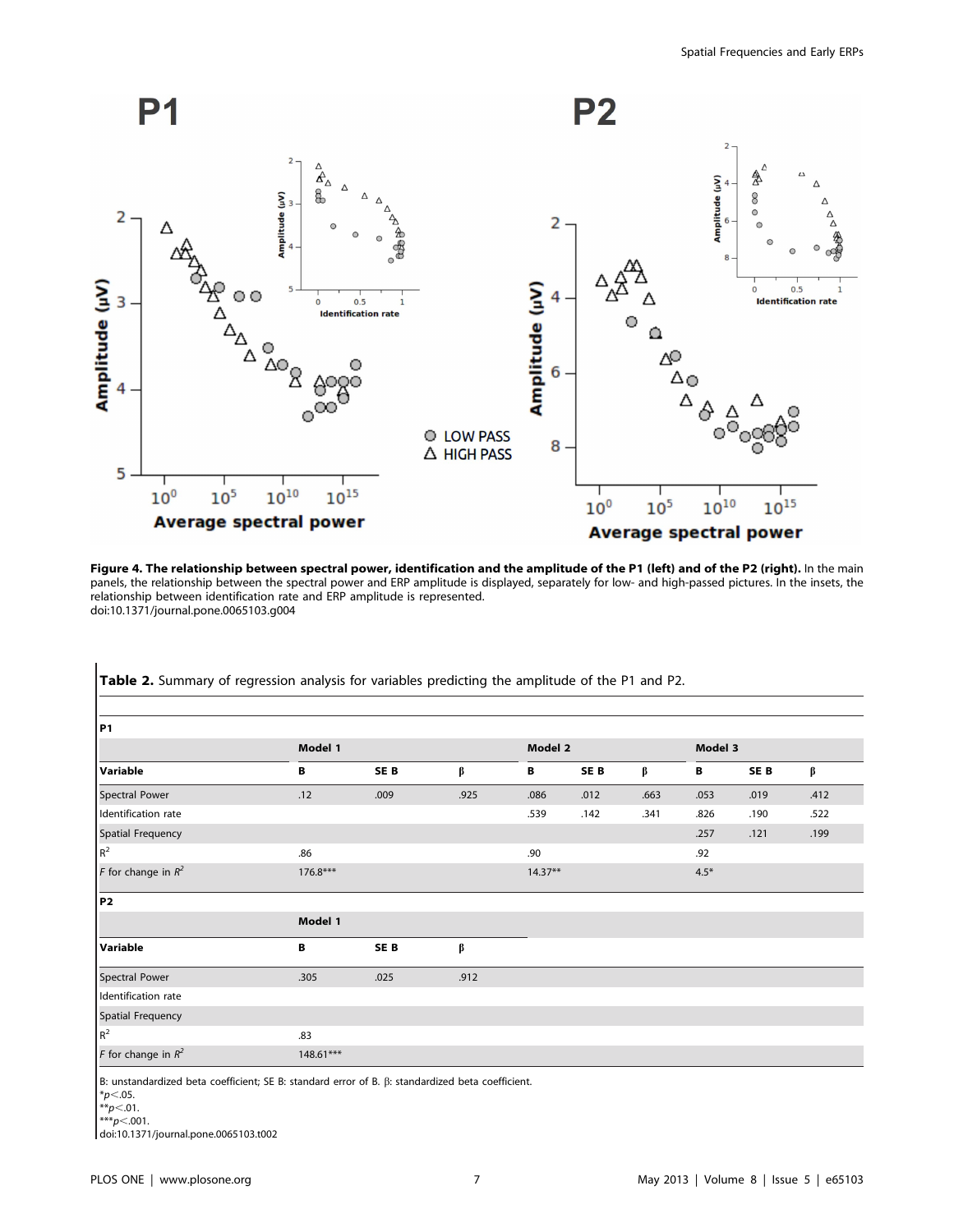while backgrounds resulted in activation of the striate areas [46]. In the present results the midline P1 was localized in the striate cortex and was only observed for the most degraded pictures, while more lateral activity was observed for less degraded stimuli. It is possible that, following the presentation of highly degraded stimuli, brain areas which are related to the segregation and categorization of meaningful stimuli are not recruited, and processing is only carried out in primary striate areas. However, due to important methodological differences between the present and the cited study, further research is necessary to investigate this possibility.

In the present study, we observed that the amplitude of the lateral P1 and of the P2 increased for high- and low-passed scenes similarly once spectral power was controlled for. In natural contexts, the frequency power of the visual input usually decreases with increasing spatial frequencies [16]. In the present study the filtering of natural images produced picture versions where some ranges of frequencies were missing, and the spectral power of the stimuli used here hence varied with the type and cutoff of the filter. A clear linear relationship was observed between the spectral power of the images and the amplitude of the extrastriate activity, regardless of the type of filtering that was applied (low- or highpass). This result suggests that extrastriate activity reflected in the lateral P1 and in the P2 is sensitive to the spectral power of the visual input rather than tuned to a specific range of spatial frequencies.

Previous studies which examined the effects of spatial frequencies on ERPs using gratings and checkerboard stimuli demonstrated a more negative C1 for high-frequency stimuli, and a more positive P1 for low-pass stimuli [7,9]. Here, these effects were replicated and extended to natural pictures. An interesting finding was that, using complex pictures, the effects of high spatial frequencies on the C1 amplitude appeared to be less pronounced compared to previous studies using gratings and checkerboards. A recent study examined the modulation of C1 by stimuli of increasing complexity, and reported a notable C1 to highfrequency gratings that was progressively dampened as stimulus complexity increased [7]. One possibility is that natural scenes, being composed of a wide range of spatial frequencies, are not such potent elicitors of the C1 as high-frequency gratings are. Alternatively, as the polarity of the C1 is known to be reversed for stimuli presented in the upper and lower visual hemifield, it may be that natural scenes extending in both the upper and lower hemifield may have reduced the amplitude of the C1 [47]. Future studies might further investigate the effects of spatial frequencies on C1 amplitude, focusing on the differences between natural scenes and simpler stimuli and on the visual hemifield where scenes are presented.

#### Limitations and Future Directions

In the present study scene identification was examined in a setting in which initially degraded stimuli were progressively revealed. Due to the sequential nature of this paradigm, it is very likely that participants developed hypotheses as to the identity of the visual stimulus, which were matched against the available perceptual evidence [48]. Top-down processes are a fundamental part of visual perception, as they bias the processing of visual scenes based on previous knowledge about the stimuli, the attentional setting and the current aims [4]. Moreover, top-down influences modulate the amplitude of the P2 [49] and the activity in the LOC [50,51]. Therefore, it is important that future studies examine the contribution of top-down factors such as attentional

setting and task at hand in the modulation of the P2 by picture degradation.

A methodological implication of the present data concerns studies which aim to examine the role of spatial frequencies in emotional response, focusing on early cortical processes [52]. Here it is shown that, both for pictures consisting of low and those consisting of high spatial frequencies, the total spectral power modulates the activity of the extrastriate areas, with more positive amplitude of the scalp P2 amplitudes for stimuli with a high spectral power. Therefore it may be important to match pictures on this physical dimension, as well as other low level properties, in order to examine early emotion-related ERP effects. Moreover, it should be noted that emotional effects are most consistently observed and investigated on a component, namely the Late Positive Potential (LPP), which is observed in a later time window and with a different topography compared to the ERP components which were studied in the present study [53,54].

This study investigated the role of low and high spatial frequencies on the visual processing stages which eventually lead to scene identification, and revealed effects which built up as scenes of increasing completeness were presented. As noted above, picture completeness covaried with spectral power and identification, and the multiple linear regression helped us to disentangle the role of scene identification and of spectral power. In particular, a more important role for spectral power in modulating the amplitude of the extrastriate activity was observed, compared to low spatial frequencies and scene identification. However, to substantiate the present findings, future studies could compare the neural processing of visual information which is matched for spectral power but differs in meaningfulness, for instance by comparing natural scenes to meaningless stimuli of matched complexity, such as phase-scrambled pictures [55,56]. Moreover, alternative measures of identification may be used, such as asking participants to name images or to decide whether pictures match a target category or template [19,57].

#### Conclusion

Here, we investigated the neural correlates of the early visual processing of natural scenes. The amplitude of the P1 and P2 were modulated as pictures became less degraded, probably reflecting the progressive engagement of extrastriate areas such as the lateral occipital complex. No effects were observed that were specific to the spatial frequency range, and the degradation-related effects were linearly related to the spectral power of natural scenes.

#### Supporting Information

Figure S1 Sensor groups used for analysis. Configuration of the 257 sensors of the EEG cap. Sensors used for the ERP analysis are colored in gray. (TIFF)

#### Acknowledgments

The authors would like to thank Dr. Steven Hillyard for helpful discussion of these data, and anonymous reviewers of this and of a previous draft for their very helpful comments. The authors are also grateful to all participants who took part in the study.

# Author Contributions

Conceived and designed the experiments: ADC MC. Performed the experiments: SM ADC. Analyzed the data: ADC. Contributed reagents/ materials/analysis tools: MC. Wrote the paper: ADC MC.